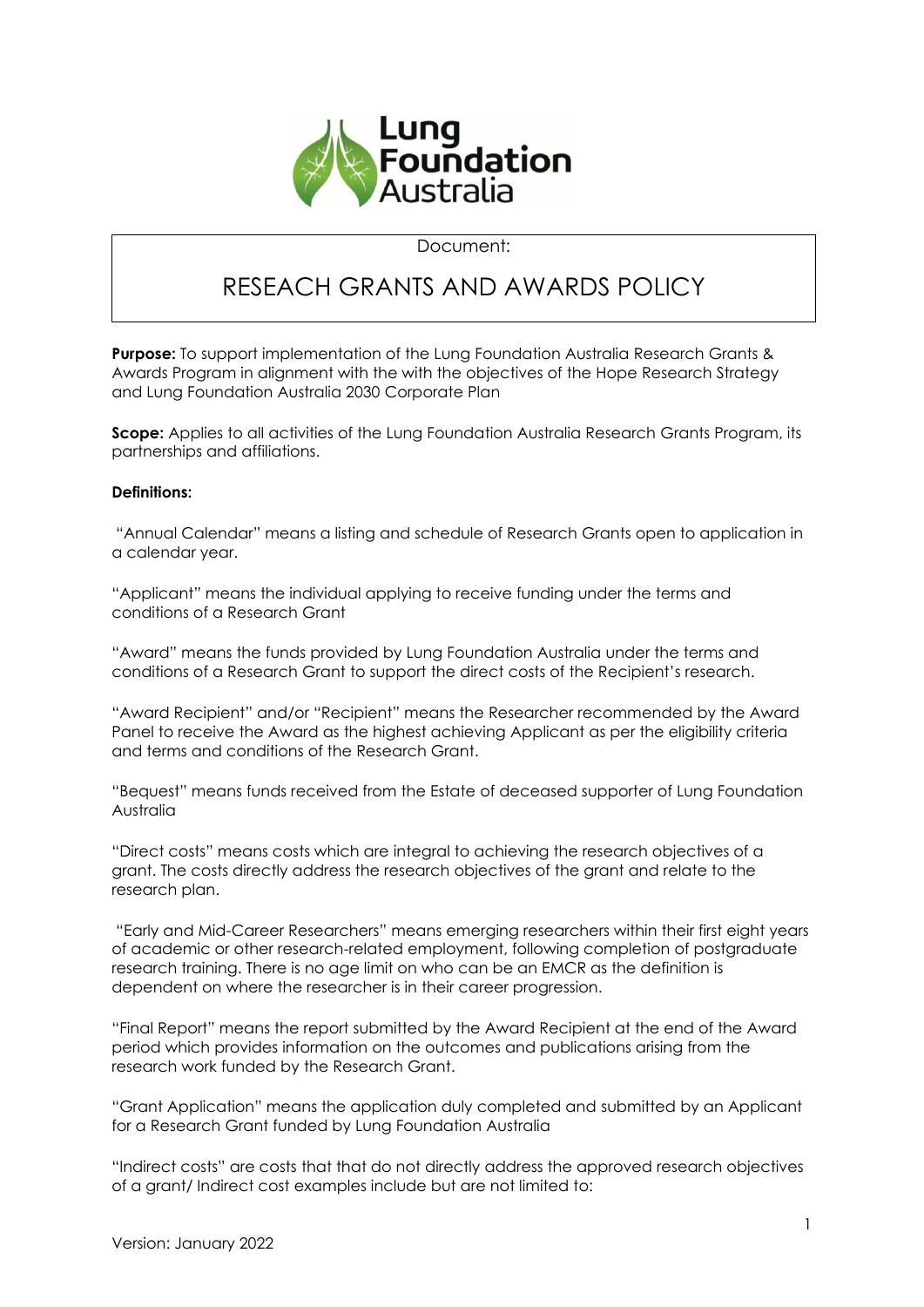- a) Operations and maintenance of buildings (e.g. libraries, labs, meeting venues, IT such as computer access, specialist software, databases, secure cloud storage)
- b) Insurance, legal and financial services
- c) Hazardous waste disposal, and
- d) Regulatory and research compliance and administration of research services

"Major gift" means any donation that is greater in value than \$10,000.00 AUD.

"Travel Grant" means an award of funds made by Lung Foundation Australia to support the Recipient's travel, accommodation and registration expenses associated with attending a specific conference.

"Research Agreement" means the agreement between Lung Foundation Australia and the research institution detailing administration of Award funds.

"Research Ethics Committee" means a committee appointed by the Research Institution with authority to provide local site-specific assessment /research governance services.

"Research Grant" means any grant, fellowship, scholarship, or other form of research funding provided by Lung Foundation Australia.

"Research Impact" as defined by the Australian Research Council means the demonstrable contribution that research makes to the economy, society, culture, national security, public policy or services, health, the environment, or quality of life, beyond contributions to academia.

"Research Institution" means the institution that will be administering the research award during the life of the award on behalf of the Award Recipient.

"Research Program" means the Lung Foundation Australia Research Program; its activities, stakeholders and intellectual property.

Other relevant documents: This policy is supported by the Lung Foundation Australia Hope Starts with Research Strategy and 2030 Corporate Plan.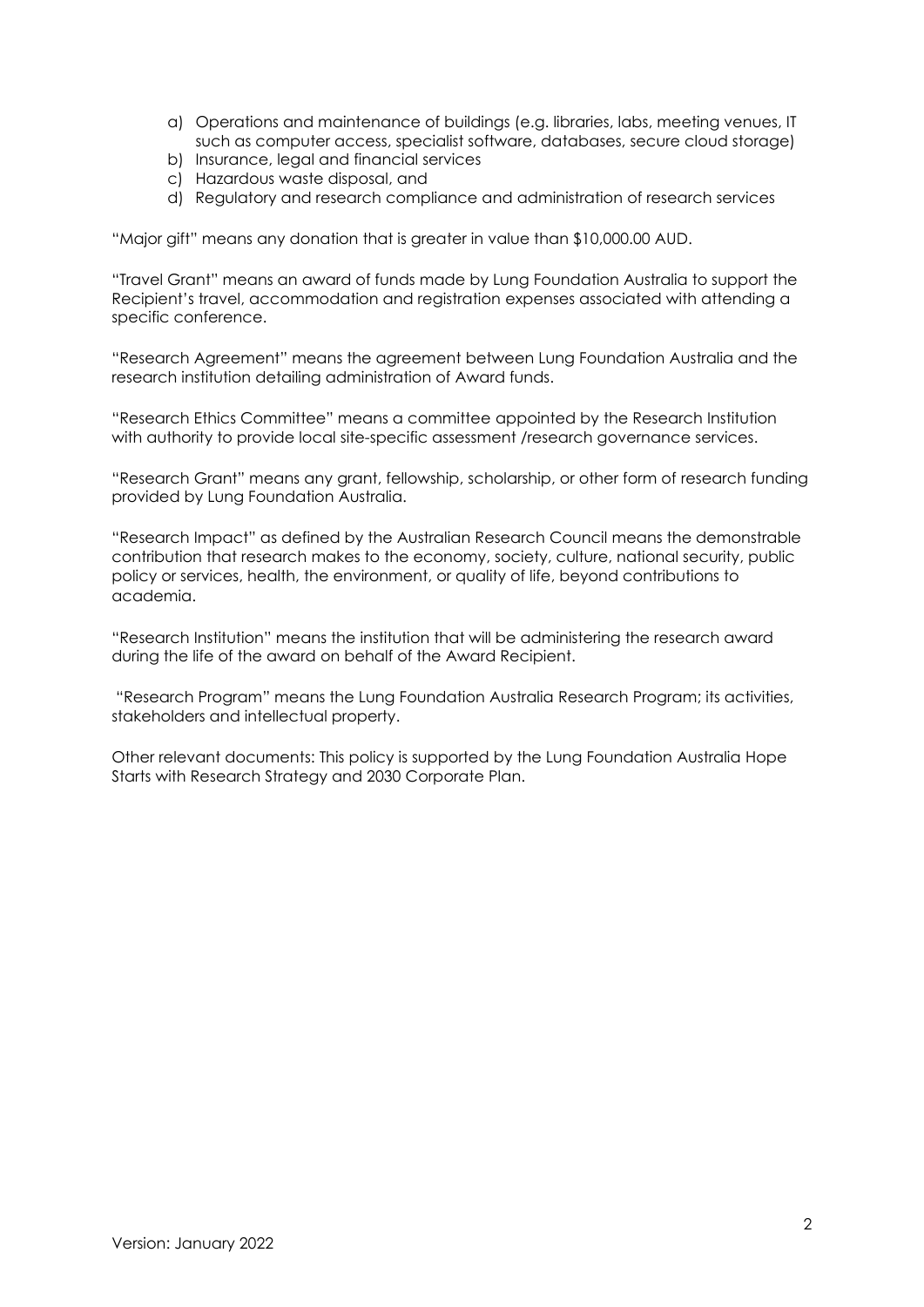## **1. Research Grants**

- 1.1. Lung Foundation Australia Research Grants (and their associated funding or 'Awards') are designed to achieve the strategic objectives of the Foundation's [Hope Research Fund](https://lungfoundation.com.au/hope-research-fund/) Strategy.
- 1.2. Grants are targeted specifically at early and mid-career researchers to support their career development and answer complex research questions with the greatest potential to make substantial impact on the health and wellbeing of patients living with lung disease or lung cancer.
- 1.3. Travel Grants are targeted at clinicians and early and mid-career researchers to support attendance at international lung health education events and conferences. Attendance by Recipients is designed to support advancing their knowledge of the latest advancements in the diagnosis, treatment and care of lung conditions and lung cancer, and translation to the Australian health care context.
- 1.4. Once approved, available research and travel grants will be listed on the Lung Foundation Australia website [here.](https://lungfoundation.com.au/research/awards-and-grants/apply-for-funding/)

## **2. Research Funding**

- 2.1. The Lung Foundation Australia Grants & Awards Program is funded by the Hope Research Fund which is generously supported by pledges and gifts from our passionate community, as well as investment by Lung Foundation Australia. Read more [here.](https://lungfoundation.com.au/hope-research-fund/)
- 2.2. Donations to the Hope Research Fund arising from community fundraising/events, Major Gifts and Bequests are allocated by the Lung Foundation Australia Board to support research activity aligned with the priorities of the Hope Research Strategy.
- 2.3. Grant sponsorship arising from pharmaceutical companies is allocated and administered by Lung Foundation Australia in alignment with our Working with Industry Policy. Read more [here.](https://lungfoundation.com.au/resources/lung-foundation-australia-working-with-industry-policy/)
- 2.4. The Lung Foundation Australia Board may, at its discretion, allocate donations made to Lung Foundation Australia to approved research projects or partners, such as centres of research excellence.
- 2.5. Major gifts allocated (wholly or in part) to external research partners in the form of a Research Grant are subject to outcome reporting as outlined in clause 11.
- 2.6. Where a Lung Foundation Australia Research Grant is funded by donations promised by a third party, either in part or in full, Lung Foundation Australia is under no obligation to create or open the Award if the donation is not provided as promised.

## **3. Annual Grant Calendar and Advertising**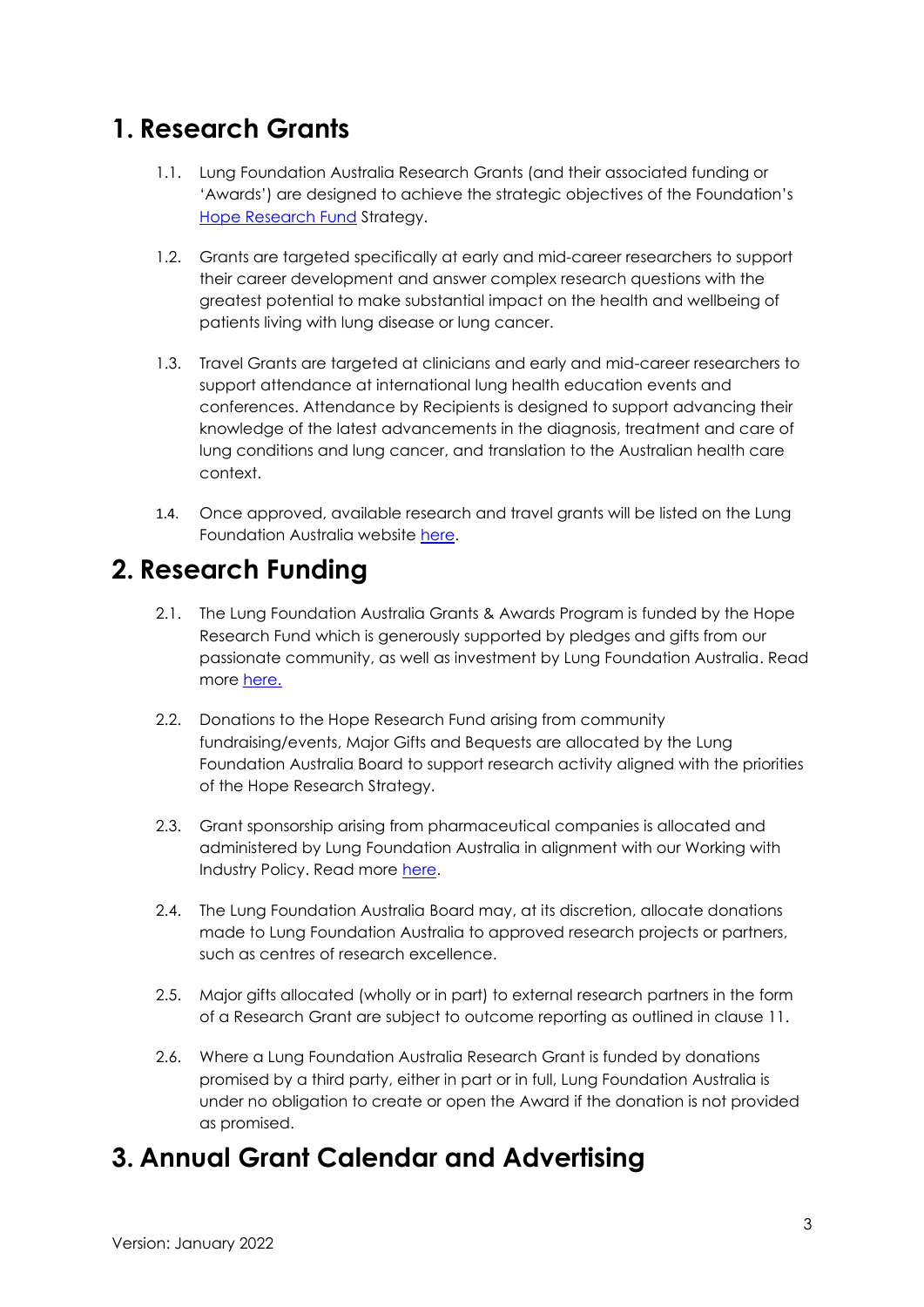- 3.1. An Annual Calendar of Lung Foundation Australia Research Grants is developed and maintained in partnership with Research Program stakeholders and donors. Grants open to application can be viewed online [here.](https://lungfoundation.com.au/research/awards-and-grants/apply-for-funding/)
- 3.2. Lung Foundation will invite Grant applications via targeted email communications (EDMs) and online digital promotion via the website and social media channels. Grants are also promoted via Lung Foundation Australia's partnership with the Thoracic Society of Australia and New Zealand (TSANZ).
- 3.3. To receive email notifications regarding Grants, an individual must be registered to receive digital communications & newsletters from Lung Foundation Australia. Register for our newsletter [here.](https://www.tfaforms.com/4701664)

## **4. Applications**

- 4.1. To be eligible to apply for a Grant, an Applicant must be a health professional member of Lung Foundation Australia. Become a health professional member [here.](https://lungfoundationaustralia.secure.force.com/aakpay__checkoutm?key=a380I000002KAqi&Token=8aZVXK4_2F0sl5TZ_2BwCr3fenzY1J1JN_2FtVaU1OHhF38D4_3D) Some Grants additionally require that successful Applicants are prepared to become a professional member of the Thoracic Society of Australia and New Zealand (TSANZ) upon awarding of the Scholarship. Lung Foundation advises all potential Applicants to review the eligibility criteria within the Grant application documents carefully before submitting their application.
- 4.2. Grant Applicants must:
	- a) use the online application process and nominated application forms specific to the Grant being applied for,
	- b) address all relevant eligibility criteria, and;
	- c) be submit application documents by the closing date and time as advised by Lung Foundation Australia. Late submissions **will not** be accepted.
- 4.3. All Grant applications are assessed by an independent Awards Panel convened by Lung Foundation Australia and/or the Research Sub-Committee of TSANZ.
- 4.4. Applicants are asked to refer to the Application Document for information related to Preparation of Applications and Assessment of Applications.
- 4.5. For all Application enquiries, Applicants are directed to contact Lung Foundation Australia (to the Attention of the General Manager Clinical Programs Research & Innovation) [enquiries@lungfoundation.com.au.](mailto:enquiries@lungfoundation.com.au)
- 4.6. For all submission / post-submission enquiries (including to confirm receipt of application via the TSANZ research portal), Applicants are directed to contact the TSANZ Awards Coordinator [TSANZawards@thoracic.org.au.](mailto:TSANZawards@thoracic.org.au)

# **5. Decisions**

- 5.1. All decisions in relation to any aspect of the Grants and Awards Program are made at the sole discretion of Lung Foundation Australia.
- 5.2. The Lung Foundation Australia Board may request at its discretion to review the recommendation provided by the Award Panel and/or the Research Sub-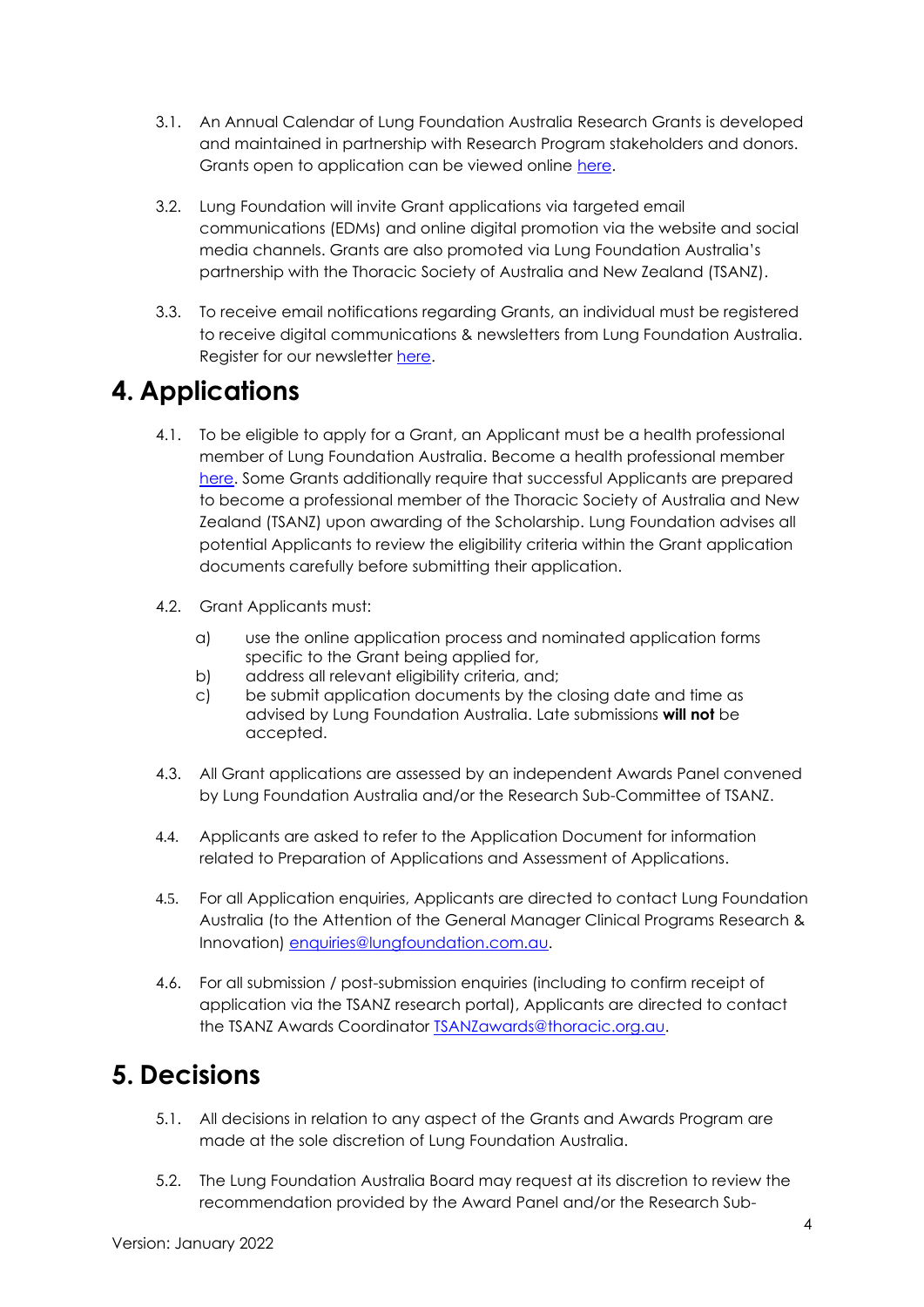Committee of TSANZ, including application and assessment documents. The final decision rests with the Lung Foundation Australia Board.

- 5.3. Decisions made in relation to any aspect of the Awards or this Policy are not subject to reconsideration, review, or appeal by third parties.
- 5.4. Correspondence will not be entered into by Lung Foundation Australia or its representatives regarding assessment decisions.
- 5.5. Lung Foundation Australia is under no obligation to offer any Grant and may withdraw any at any time for any reason in its sole discretion.

## **6. Dissemination of Outcomes**

- 6.1. Applicants will be advised by Lung Foundation Australia of the outcome of their Application as per the timeline specified on the nominated Application Form. Outcomes are advised as available and timelines may fluctuate depending on notice from the Award Panel and/or TSANZ Research Sub-Committee.
- 6.2. Recipients will be publicly granted their Award at the TSANZ-SRS Annual Scientific Meeting the year following notification and/or the Lung Foundation Australia Hope Research Luncheon. All Award outcomes remain under **strict embargo** until the public awards ceremony.
- 6.3. Announcements about successful Grant Recipients will be disseminated broadly through Lung Foundation and TSANZ communications.

## **7. Acceptance**

- 7.1. In accepting an offer from Lung Foundation Australia for an Award, the Recipient must:
	- a) accept the Award in writing as requested by Lung Foundation Australia,
	- b) acknowledge acceptance of the Terms and Conditions of the Award as outlined in the Application document,
	- c) agree to comply with this Research Policy, including all aspects of Reporting (*Clause 11*) and the Marketing and Communications Guidelines (*Appendix 1)*
	- d) complete the Researcher Profile form [here](https://www.tfaforms.com/4778664) immediately following Award acceptance, and;
	- e) via their research institution, return a signed copy of the Research Agreement to Lung Foundation Australia within 14 business days of being offered the Award.

Awards are not deemed *accepted* until all items above have been completed. It is the responsibility of the Recipient to ensure Award acceptance is completed as soon as practicable to ensure other unsuccessful Applicants can be communicated with promptly regarding outcomes.

- 7.2. The Award must:
	- a) be commenced within 12 months of being awarded,
	- b) be utilised only for the purpose / project specified in the Research Agreement,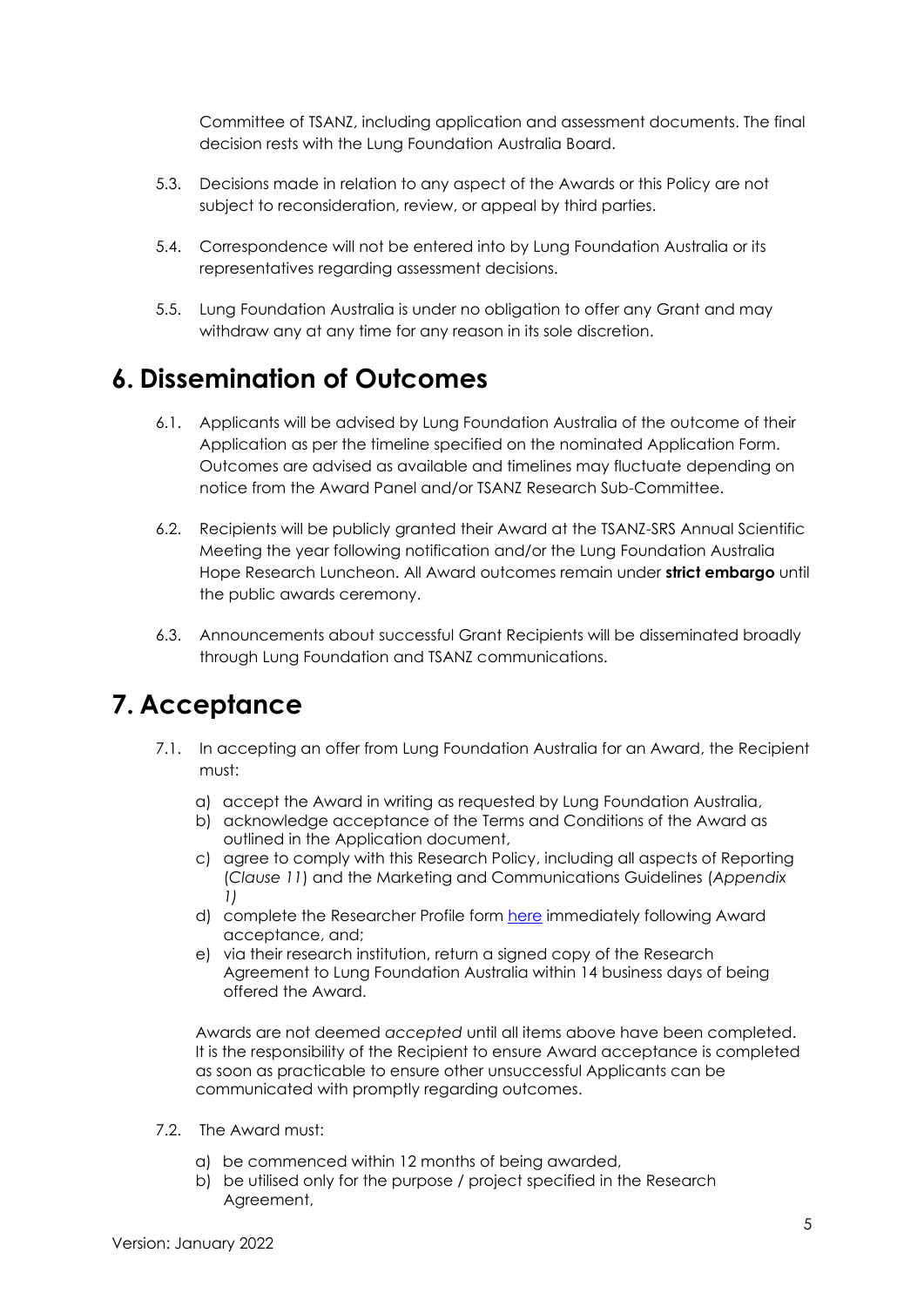- c) be administered and reported on as per the Research Agreement
- 7.3. Recipients are not permitted to hold more than one Lung Foundation Australia Research Grant or Award at any one time.
- 7.4. Recipients may apply for additional Grants from Lung Foundation Australia after successfully completing all final reporting requirements for a previous Award in alignment with clause 11.

### **8. Funding and Expenditure**

- 8.1. To promote greater investment in lung research and to extend the value of the Hope Research Fund, there is a preference for Lung Foundation Australia Research Grants over \$10,000 AUD in Award value to have matched funding arrangement whereby the Research Institution agrees to match the total value (or greater) of the Award. For 2022 and 2023 when assessing applications matched funding will be looked upon as favourable **but not mandatory** as we recognise that University research funding is currently under pressure, and we do not wish to disadvantage early and mid-career researchers who may be finding it difficult to compete for University funds.
- 8.2. Lung Foundation Australia Research Grants (excluding Travel Grants) are designed to support the Direct Costs of research. Direct cost examples include but are not limited to:
	- a) Personnel salary costs,
	- b) Equipment, maintenance and travel associated with professional development, and
	- c) Consumables.
- 8.3. Unless otherwise specified in the Grant Application documents, indirect and fundraising costs of research are not supported by Lung Foundation Australia Research Grants and are expected to be covered by the Research Institution.
- 8.4. Research Institutions must not apply any institution (brokerage | administration) levy greater than 5% of the total grant provided by LFA if providing matched funding and 2.5% if not providing matched funding
- 8.5. Equipment or other materials purchased utilising Award funds remain the property of the Research Institution.
- 8.6. Awards will be paid to the Research Institution as per the funding schedule in the Research Agreement.
- 8.7. Awards for Travel Grants will be paid to the Recipient's nominated bank account following submission of a reimbursement form detailing approved expenses. Proof of expenses (receipts) is required to support payment of the reimbursement.
- 8.8. All Award funds are expected to be spent in accordance with the budget as defined in the submitted Grant Application and Research Agreement.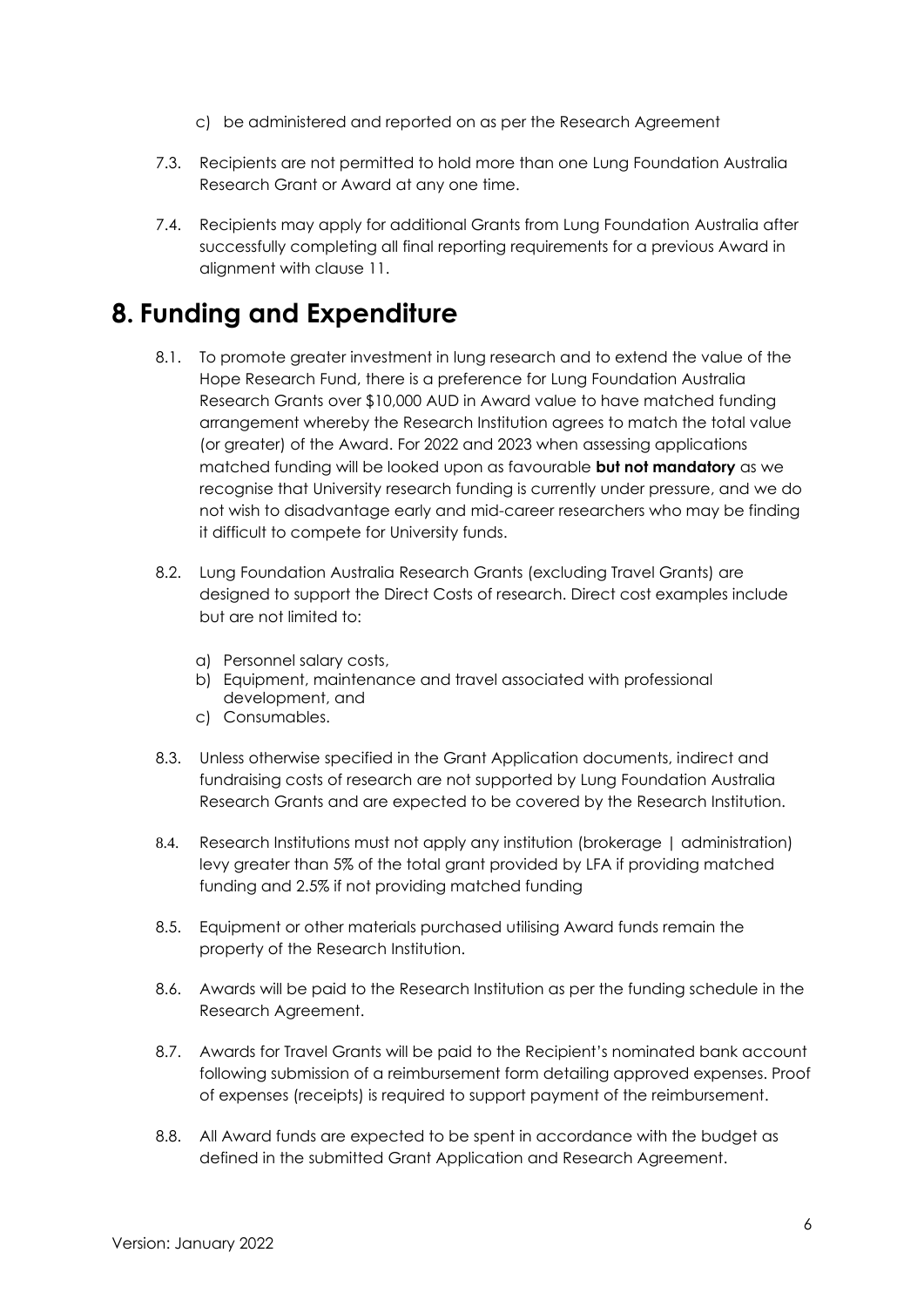- 8.9. As part of the Final Report submission process, an officer of the Research Institution named in the Research Agreement must provide a Financial Acquittal Statement (template to be provided by Lung Foundation Australia) confirming that Award funds have been expended in accordance with the Terms of the Award. Should unspent funds remain, the Recipient may nominate to donate the funds to the Lung Foundation Australia Hope Research Fund or their Research Institution.
- 8.10. Processing of Award payments by Lung Foundation may take up to four weeks from receipt of the Research Institution invoice or reimbursement form.
- 8.11. Lung Foundation Australia will not provide advice on tax to Recipients.

## **9. Variations and Deferral**

- 9.1. In alignment with clause 7 Recipients must make every effort to commence and complete their research project within the timeframe specified in the Research Agreement. Should this not be possible, the Recipient must make a request to Lung Foundation Australia for variation.
- 9.2. Any request for variation to the terms of Award as defined in the Research Agreement must be submitted to Lung Foundation Australia:
	- a) in writing addressed to the General Manager Clinical Programs Research and Innovation,
	- b) specifying the reasons for the request for variation or deferral and proposed timeline for completion, and
	- c) be supported by documentation as requested by Lung Foundation Australia.
- 9.3. All requests for variation will be considered by Lung Foundation Australia on a case by case basis at its sole discretion. All decisions are subject to clause 5 (Decisions).
- 9.4. Should the Recipient not comply with the above to the satisfaction of Lung Foundation Australia it may withdraw the Award at its discretion.

## **10. Compliance**

10.1. Once accepted by the Recipient, all Awards will be administered and monitored via the Lung Foundation Australia Compliance Schedule managed internally by the General Manager Clinical Programs, Research & Innovation.

# **11. Reporting of Research Outcomes and Impact**

- 11.1. For Grants awarded 2020 onwards, Lung Foundation Australia will capture annual reporting on qualitative and quantitative data on research outputs, outcomes and Research Impact utilising the **[Researchfish](https://www.researchfish.net/)** platform.
- 11.2. Upon confirming acceptance of an Award, the Recipient will be invited to activate their online Researchfish profile.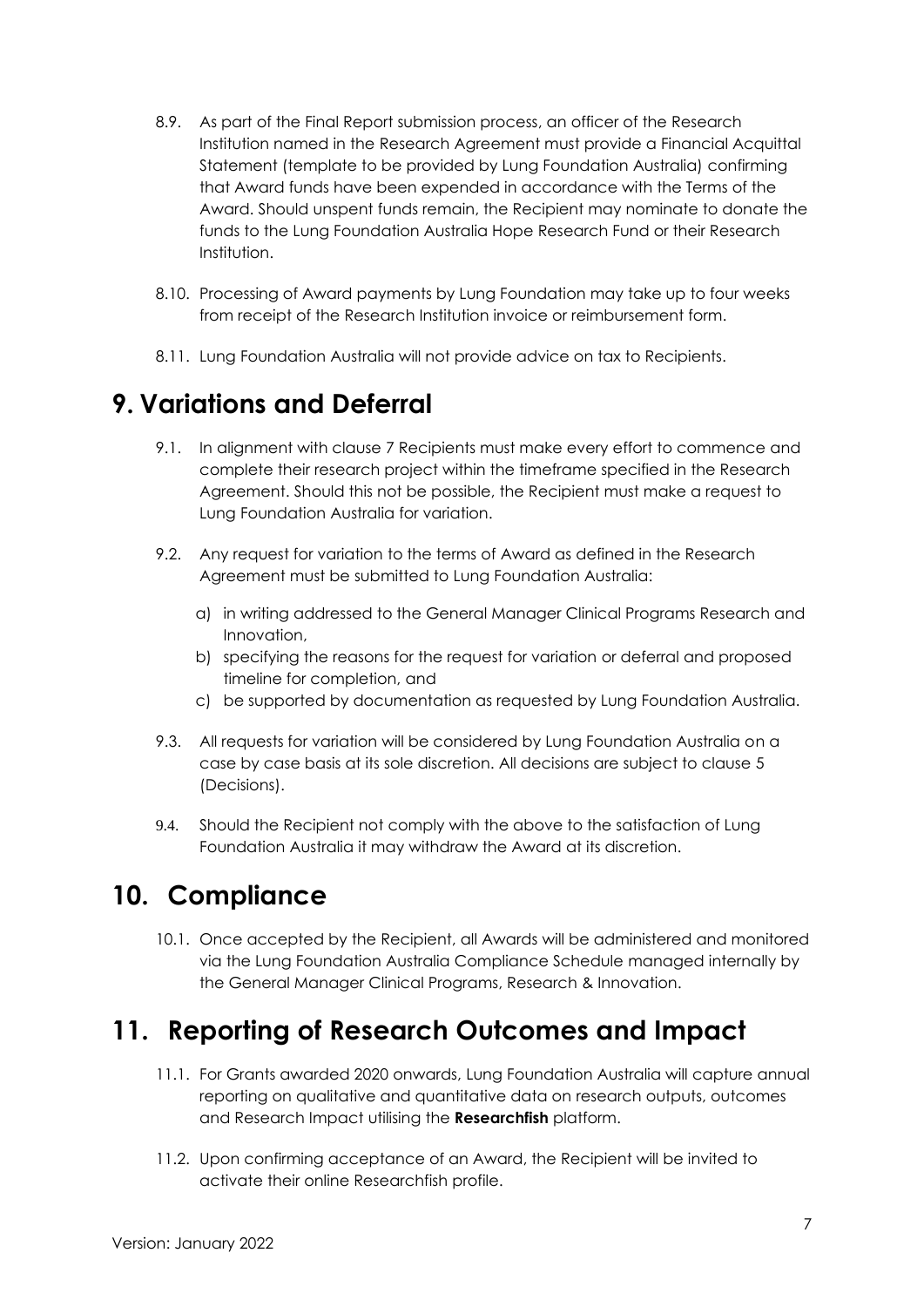- 11.3. After activation Recipients are required to report on the outcomes of their research against common metrics via the Researchfish platform. Training will be provided to ensure ease and accuracy of reporting. While this training is not mandated, it is strongly encouraged.
- 11.4. Reporting via Researchfish will occur annually for the life of the Award and for up to 5 years after completion.
- 11.5. Recipients will be asked to submit a range of information on their research, including:
	- a) influence on policy, practice, patients and the public,
	- b) engagement activities, collaborations and partnerships,
	- c) intellectual property,
	- d) patient and public involvement,
	- e) publications, and
	- f) further funding received since receiving the Award from LFA
- 11.6. Research team members of the Recipient can be added to their Researchfish account to assist in the reporting process, as required.
- 11.7. Lung Foundation will use outcome data submitted via Researchfish for a variety of purposes, including but not limited to:
	- a) demonstrating the value and impact of LFA's investment in our Research Program
	- b) enhancing the evidence base for the impact of lung health research to better advocate for funding
	- c) identifying research gaps and shaping future funding opportunities
	- d) connecting the impact and new developments with the original research and Award over time
	- e) informing the development of research impact case studies for LFA Impact Reports
	- f) informing future directions and strategic planning of the LFA Research Program
- 11.8. As per the Marketing and Communications Guidelines (Appendix 1) Lung Foundation may request to profile Recipients and their research in the Annual Impact and Research Impact Reports of Lung Foundation Australia and/or invite Recipients to share their research outcomes, achievements and innovations via presentations at events and forums.

## **12. Acknowledgment**

- *12.1.* All reports, presentations and publications by the Recipient, arising from the Award **must** acknowledge the funding source of the Grant as outlined in the Grant Application document and Marketing and Communications Guidelines (Appendix 1).
- 12.2. Failure to appropriately acknowledge the funding source of the Grant may result in the exclusion of the Research Institution and Recipient / researcher from future Grant rounds.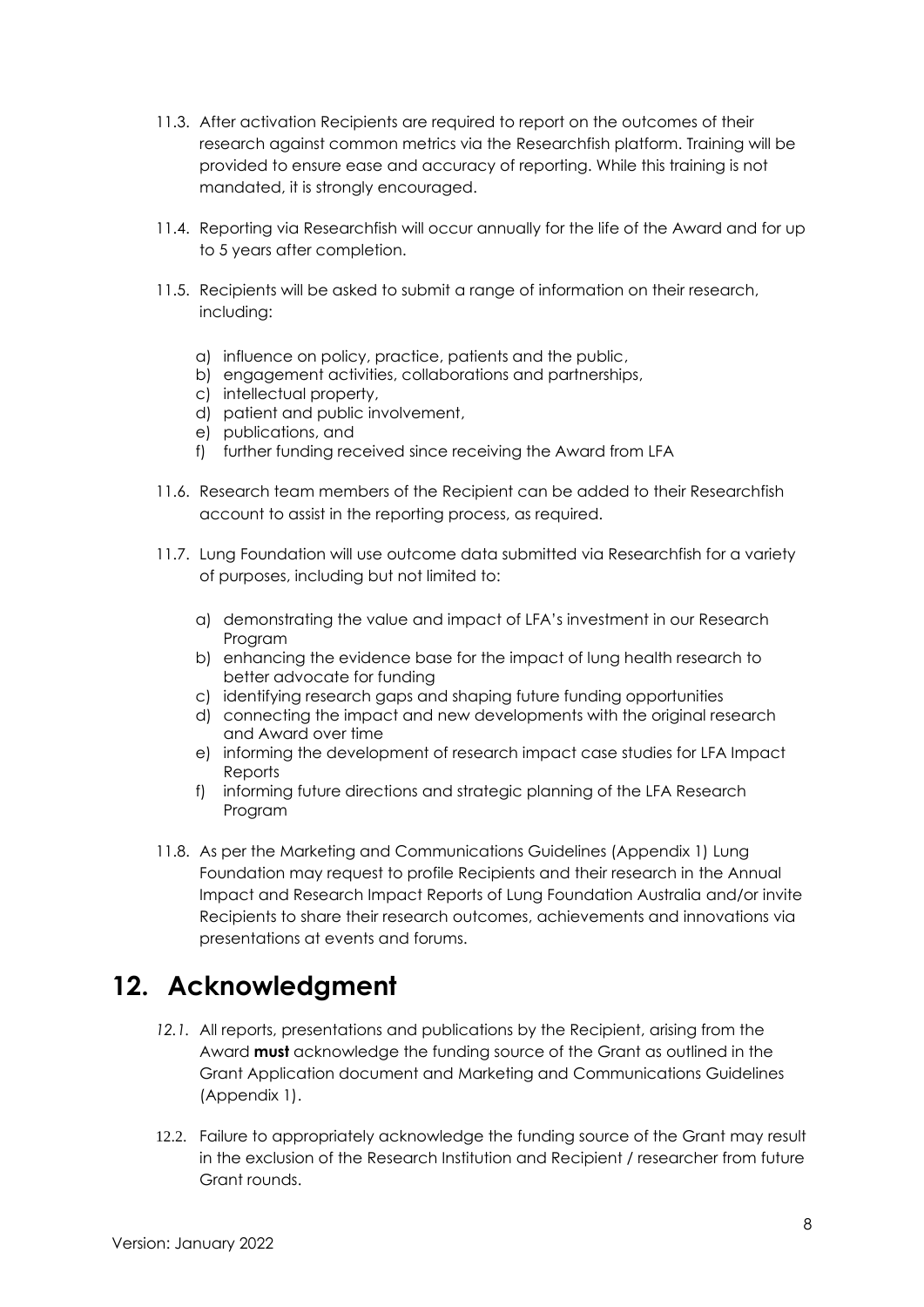12.3. Lung Foundation may request digital copies of reports, presentations and publications at its discretion.

## **13. Correspondence**

- 13.1. All correspondence regarding Awards in progress is to be directed to the attention of the General Manager Clinical Programs, and Innovation. Contact details are provided upon Award acceptance.
- 13.2. All general enquiries regarding the Lung Foundation Australia Grants & Awards Program can be directed to [enquiries@lungfoundation.com.au](mailto:enquiries@lungfoundation.com.au)

## **14. Privacy**

- 14.1. The Lung Foundation Australia [Privacy Policy](https://lungfoundation.com.au/about/privacy-policy/) applies to the Grants and Awards Program.
- 14.2. The Recipient agrees to publication of their name and a brief description of the research being undertaken within the Research Projects and Alumni section on the Lung Foundation Australia website [here.](https://lungfoundation.com.au/researchers/)

### **15. Governing Law**

15.1. This Policy is governed by the Laws of Queensland being the location of Lung Foundation Australia.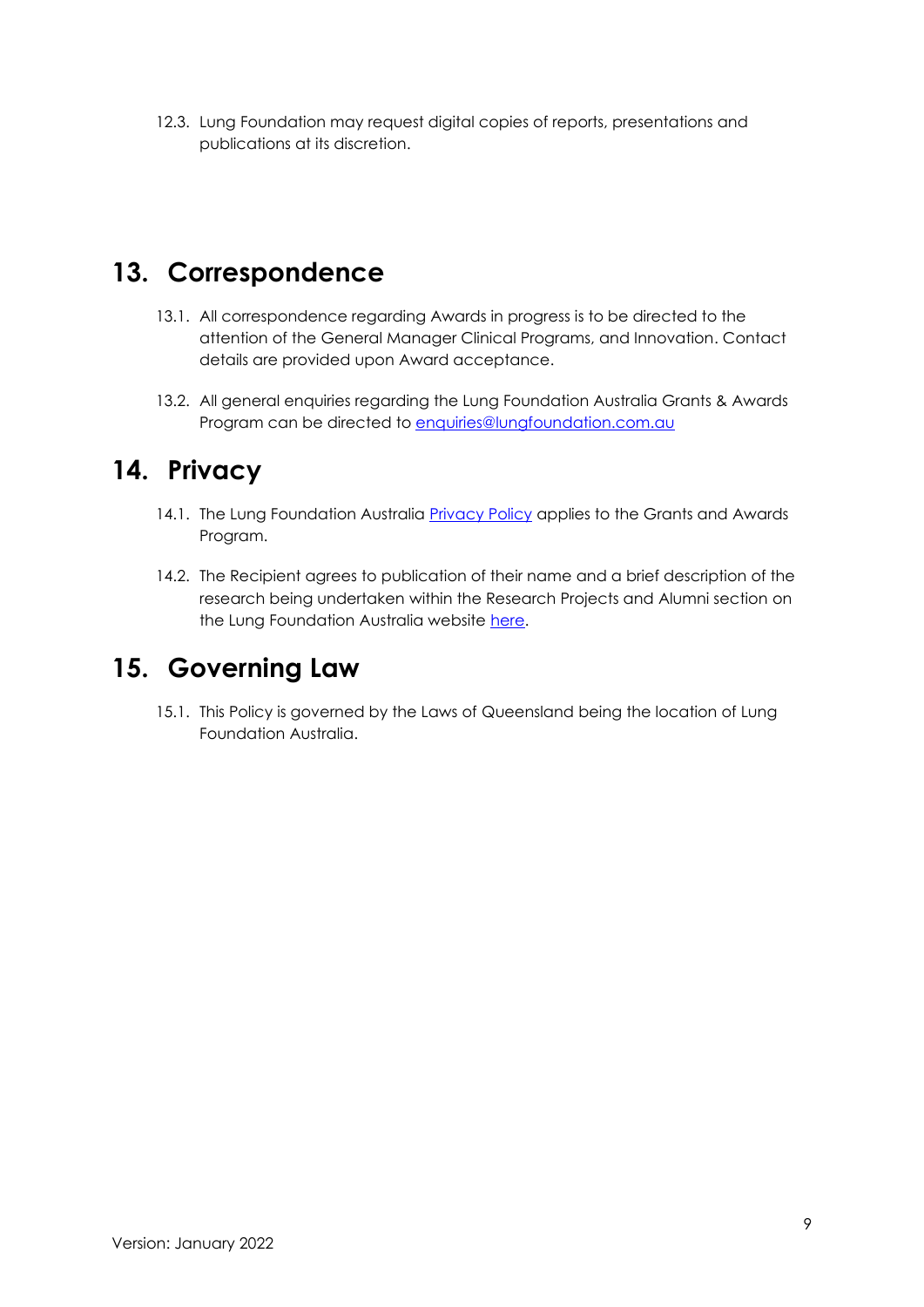## **Appendix 1: Marketing and Communications Guidelines**

### Welcome to the Lung Foundation Australia Research Alumni!

Lung Foundation Australia and your project is generously supported by donations and philanthropic gifts. It is critical to the future of lung disease and lung cancer research that we promote lung focused research at all opportunities thereby increasing the value and sources of investment in lung research.

Profiling the achievements and progress of lung health research and the researchers behind the projects forms a critical part of our work. This gives hope to the millions of families impacted by a lung condition and helps us to harness support from government, philanthropists and the community to invest in further research activity.

Upon accepting an Award from Lung Foundation Australia, you will join a long list of Lung Foundation Australia Research Alumni. We are delighted to share your research project and profile via the Lung Foundation Australia [website](https://lungfoundation.com.au/researchers/) and in our marketing and communications activities.

In alignment with the Lung Foundation Australia Research Grants & Awards Policy (clause 12 *Acknowledgement*) we require that you:

- 1. Complete our Researcher Profile form [here](https://www.tfaforms.com/4778664) immediately following Award acceptance.
- 2. Provide 5 x high resolution photos, as per the photo guidelines below, via email [marketing@lungfoundation.com.au](mailto:marketing@lungfoundation.com.au)
- 3. Agree to be interviewed by a member of our Marketing Team for audio, transcript and/or video footage that can be used in our marketing and media activities.
- 4. Abide by clause 6.2 of this Policy, nothing that Award outcomes remain under strict embargo until the public awards ceremony or as advised by Lung Foundation Australia. We ask that you / your institution liaise with Lung Foundation Australia regarding the announcement of your Award via your university / institute's communications channels.

#### **Guidelines for photos:**

- Each photo must be over 1MB in file size and supplied in either jpeg. or png. file type
- Please ensure photos are landscape orientation and there is adequate lighting.
- Ensure each photo is taken in a setting that reflects your research i.e. a lab or clinical setting.
- Please wear attire that reflects your research i.e. lab coat, stethoscope etc.
- Include a mix of action orientated photos and some where you are looking to camera.

To assist in obtaining high quality images, please liaise with your university / institution communications team. If you require assistance in supplying the above photography, contact the Lung Foundation Australia marketing team via email [marketing@lungfoundation.com.au](mailto:marketing@lungfoundation.com.au)

You can view examples of photography of our Research Alumni [here](https://lungfoundation.com.au/researchers/)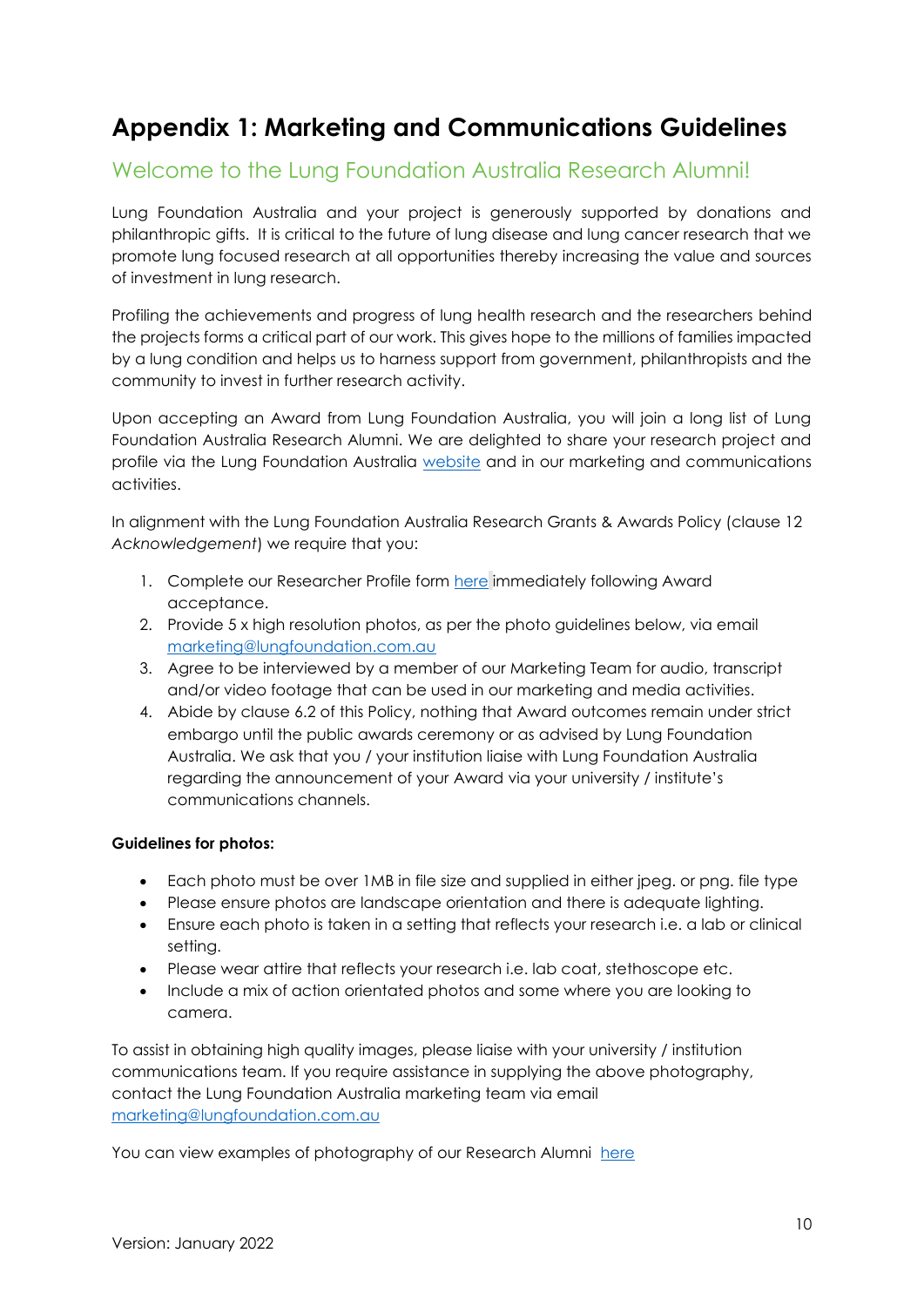### **Lung Foundation Australia Research Marketing and Media Activities**

As a member of Lung Foundation Australia's Research Alumni, you give permission for Lung Foundation Australia to profile your research project and its outcomes (reported via ResearchFish) and to use your photograph/s and/or quotes supplied during interviews in perpetuity. Examples of uses may include featuring your project, quotes and supplied photos in campaigns and activities that are distributed via the following Lung Foundation Australia communication channels:

- Our main website and any relevant campaign or program websites
- Social media channels including Facebook, Twitter, LinkedIn, Instagram and YouTube
- Email marketing to our database
- Annual Impact and Research Reports
- Newsletters i.e., Inspired Living

You also agree for Lung Foundation Australia to approach you for involvement in media opportunities relating to your research project e.g. radio, television, print and online media.

If your Award has been made possible via a bequest or donation, Lung Foundation Australia will approach you for involvement in our *Meet the Researcher* donor engagement program. This program allows you to showcase your achievements and research outcomes to the families who made your Award possible. Meetings will be organised and facilitated by Lung Foundation Australia in close consultation with you and your institution. Meetings are generally conducted by videoconference however you may also be invited to present in person at a donor or fundraising event.

### **Branding and Acknowledgement of Funding**

As the Recipient of a Lung Foundation Australia Research Award, we ask that all Recipients appropriately acknowledge Lung Foundation Australia and/or any named donors as the funding source of your Award in all communications, publications and presentations relating to your project. In accepting the Award, you and your supporting university / institution agree to:

- Always refer to the name of the Award in full as per the Schedule defined in the Research Agreement,
- Feature the **Proudly supported by Lung Foundation Australia logo** (in full colour) in the bottom left-hand corner of all research related documents, materials, posters (digital and print) and presentation slides,
- Include written acknowledgement of Lung Foundation Australia on any webpages, communications or publications related to your research using the following statement: *This research has been made possible through a Research Grant from Lung Foundation Australia's Hope Research Fund,*
- Appropriately 'tag' Lung Foundation Australia in any social media posts that mention the research project. Tag = @lungfoundationaustralia, and;
- Invite Lung Foundation Australia to comment in any media releases / activities relating to the project. Please liaise with our marketing team via [marketing@lungfoundation.com.au.](mailto:marketing@lungfoundation.com.au)